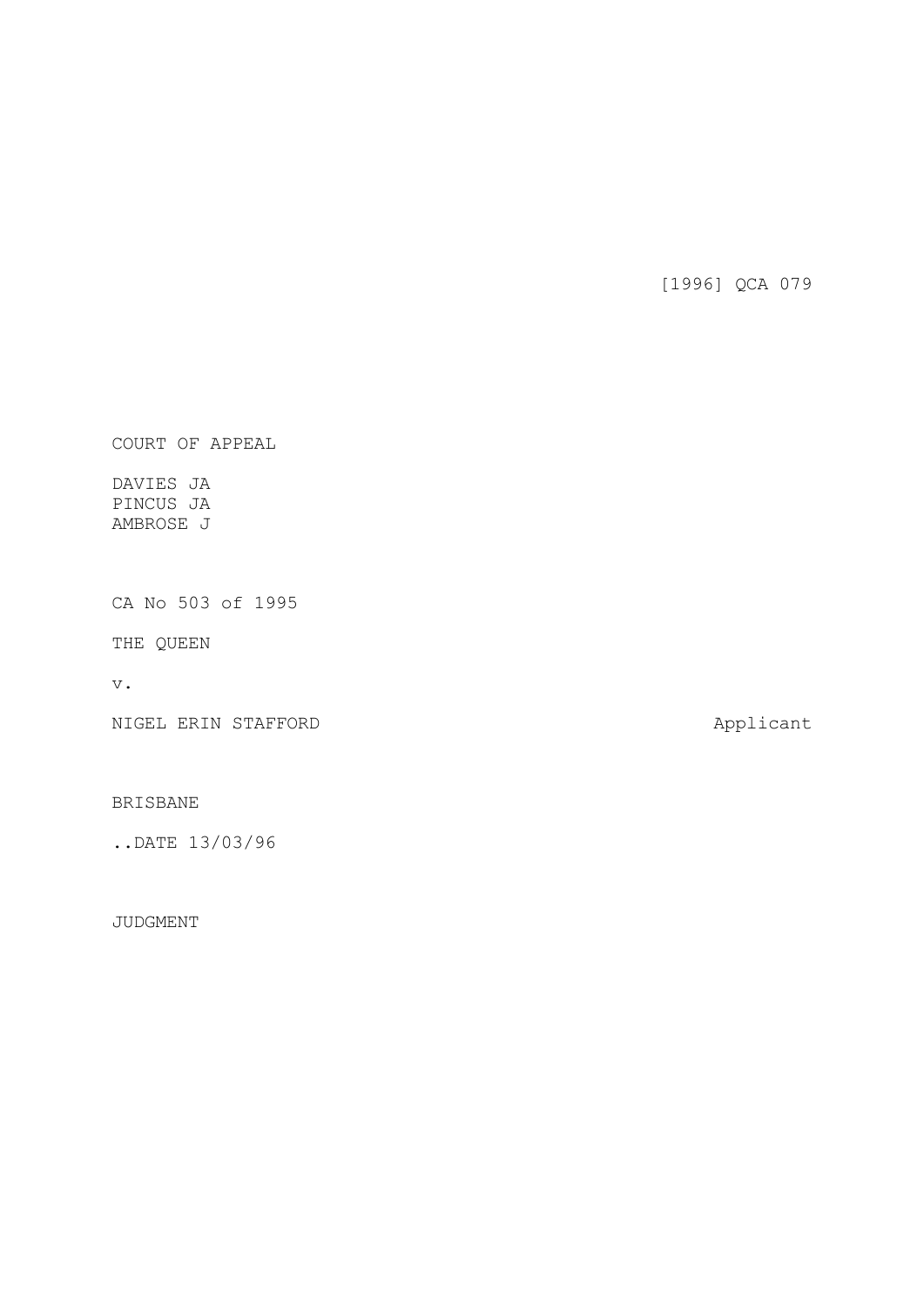PINCUS JA: This is an application for leave to appeal against a sentence of nine years imprisonment imposed for the manslaughter of one Stephen Mutter.

The applicant was indicted for murder but convicted of manslaughter. The primary Judge described the case as one of a savage stabbing of an unarmed victim and said that little could be said in the applicant's favour other than drawing attention to his youth. The Judge's description of the offence is in my view of importance, as His Honour had the advantage of observing the whole trial, which was one of considerable length.

The applicant is a young man, born on 21 January 1976, and he was 18 years of age when the offence was committed in 1994. Mr Cuthbert who led for the applicant suggested that this was an important factor to be taken into account in sentencing and that is a proposition with which I agree. His criminal record includes one offence and Mr Cuthbert said in effect that it was one of no significance and I also agree with that.

At the time of the offence the applicant was residing in a house with an elder brother and sister and the sister's daughter. On the night in question there were many people in the house celebrating the birthday of the sister's boyfriend. The deceased was one of the invitees.

During the evening the applicant and his elder sister quarrelled about the presence of some party guests in the house; saying the party was supposed to be in the back yard. As is pointed out in the applicant's submissions, there were two versions of the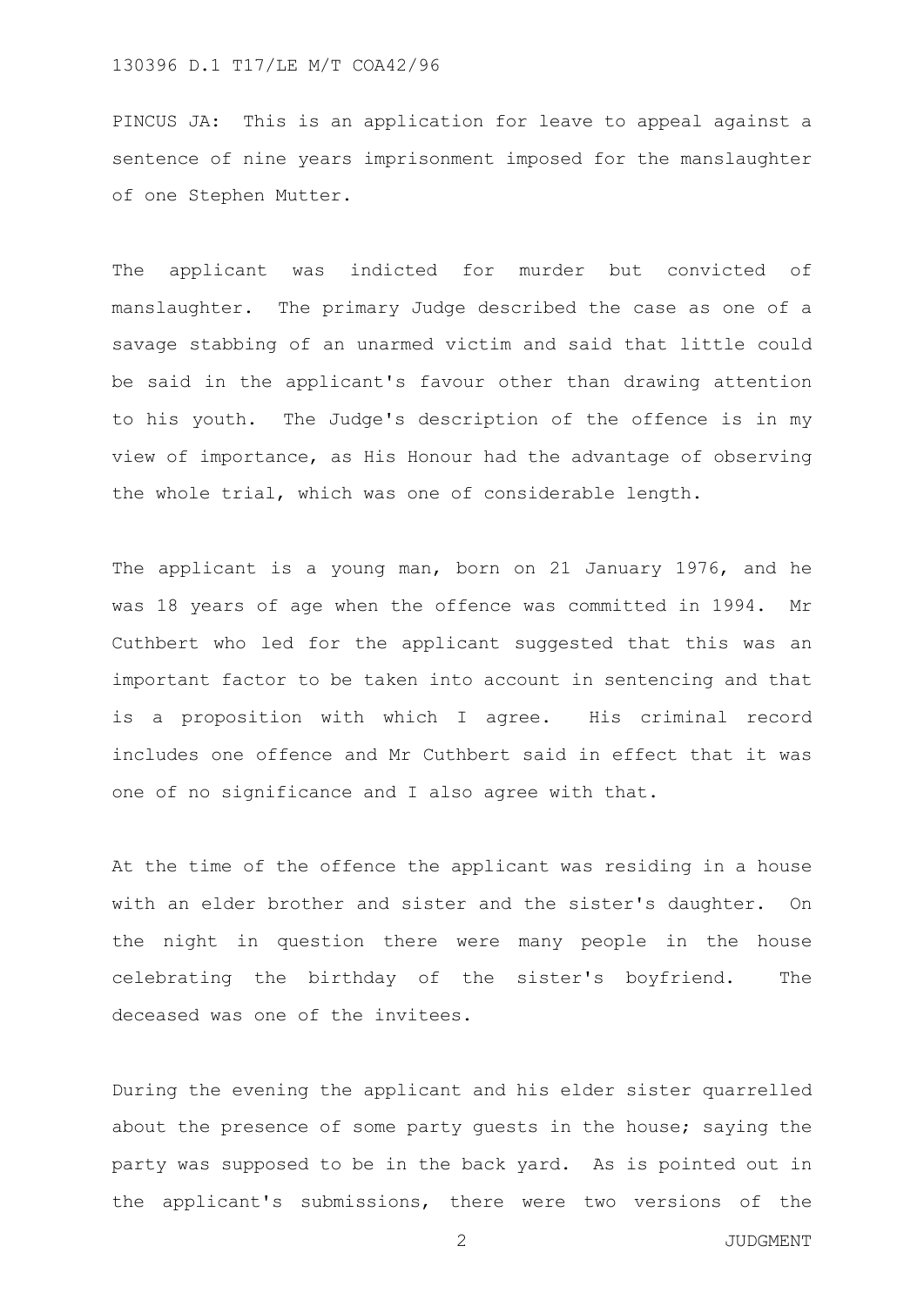events leading up to the death of the victim.

One Mark Fricker had come into the house to get some beer and went into the kitchen with that in mind. There were, he said, present in the room at that time, the applicant, Stephen Mutter and another person. Fricker said that he heard the applicant say, "Get the fuck out of my house," and then he said that the "other guy", meaning Mutter, stopped, paused for a second, walked round the bench and hit him in the shoulders.

Frickeer said, "Nigel [the applicant] went back into the oven and then came back and hit him [the victim Mutter] in the chest." That "hitting" in the chest was in fact a stabbing. Fricker described the applicant's tone in saying, "Get the fuck out of my house," as being very deep and angry and said that when the applicant was hit he "sort of bounced" off the stove. Fricker also said that after the incident the applicant looked shocked, went to the room of his sister and sat down and started crying and said, "I've killed him."

Another version was given by James Downes. He said that he and Stephen Mutter who had been drinking together with others in the back yard decided to go to phone a taxi. Stephen Mutter entered the kitchen before Downes. When Downes first came in he saw the applicant facing Mutter, very close to him and confronting him about something and then Mutter said "Leave me alone," and pushed the applicant away.

The applicant then fell back on a bench near the stove or sink and from there picked up a knife and approached Stephen Mutter,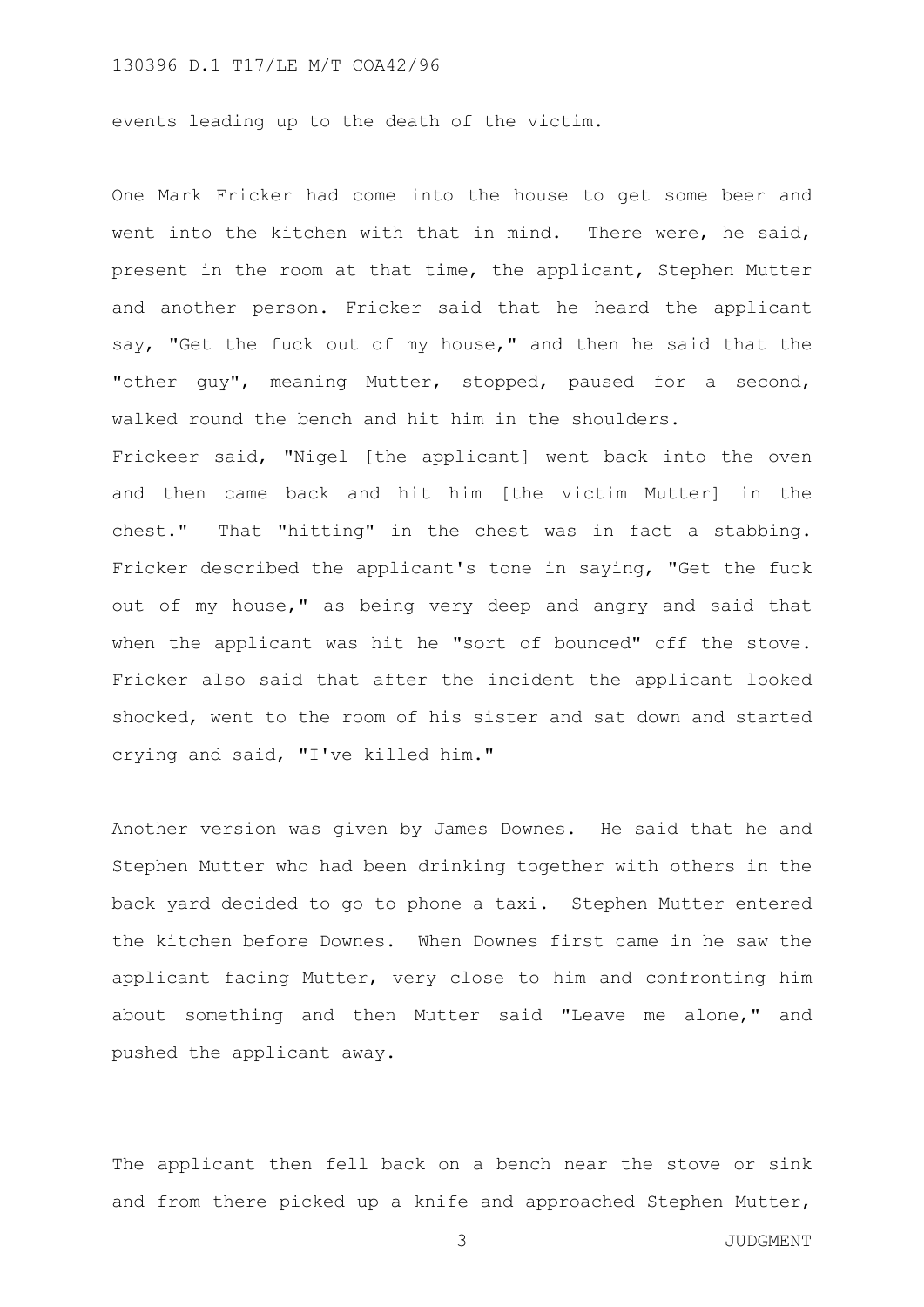who did not move towards him but just stayed where he was. Then, said Downes, the applicant stabbed Stephen near the collar bone. He had not heard the applicant say anything to Stephen before the stabbing except "just a bit of muttering, kind of cursing words or things".

On either version the stabbing, which of course caused Mutter's death, was at best for the applicant a response to what seems to have been a minor altercation, which it seems he started. It seems likely from the submissions which have been made to us by Mr Cuthbert that the applicant was irritated by the fact that people had come into the kitchen and Mr Cuthbert suggests that he was irritated because of other activities going on in the house. It seems to me, however, that that is speculative; what counts is what motivated the stabbing and we do not have any version of that from the only person who could know about it, the applicant.

There is in my view of the material nothing to constitute any excuse or mitigating factor other than the applicant's youth and a matter which His Honour did not mention but which seems to me to be relevant and that is the absence of any significant previous offence in the applicant's record.

It is necessary to say something about the cases which were discussed before us although I do not propose to mention all of them. The case of Couch CA No 37/92 delivered on 16 July 1992 decided in this Court, was one in which the sentence was 10 years but it was, in effect, longer because Couch had served 13 months prior imprisonment.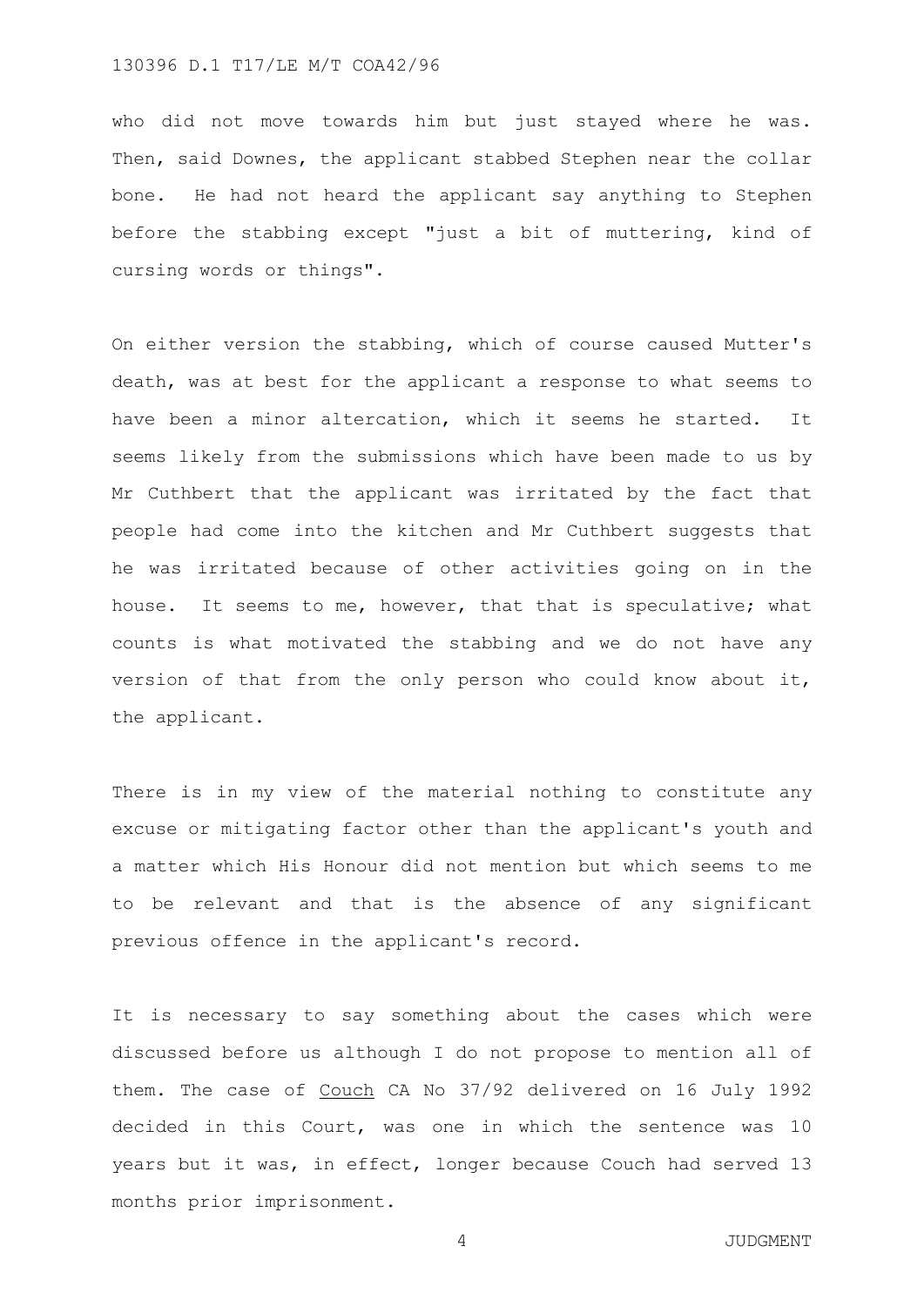The case was similar in that the killing arose out of an argument and also similar in that there was an intentional act which caused the death; in Couch's case, it was firing a loaded shotgun from close range. Couch said that he intended to fire over the deceased's head. The Court upheld the 10 year sentence which as I have said was, in effect, a longer sentence than that. When considering the case it must be kept in mind that the applicant there had a criminal history although not one including violence and he was much older. This applicant I reiterate was only 18 when he committed the offence.

Another case with some similarity to the present but which produced a significantly lower penalty is Benstead CA No 9 of 1995, where there was a stabbing during an argument between friends and the Court held "the applicant probably lacked any intention when the blow was struck, so that her offence may be seen as a tragedy resulting from the criminally negligent absence of control of the knife." There the applicant was initially sentenced to 11 years imprisonment but on appeal that was reduced to 7 years with a recommendation for parole after two and a half years. On my reading of the facts of Benstead, as set out in the reasons of this Court, the present case seems significantly worse, given that on the view which the Judge took there was what is described as a "savage stabbing" which clearly implies deliberation.

We were also referred to Summers [1988] 1 QdR 92 where there was a penalty of 10 years imprisonment. The case does not seem to me to be closely comparable. Again, we were referred to Malsh,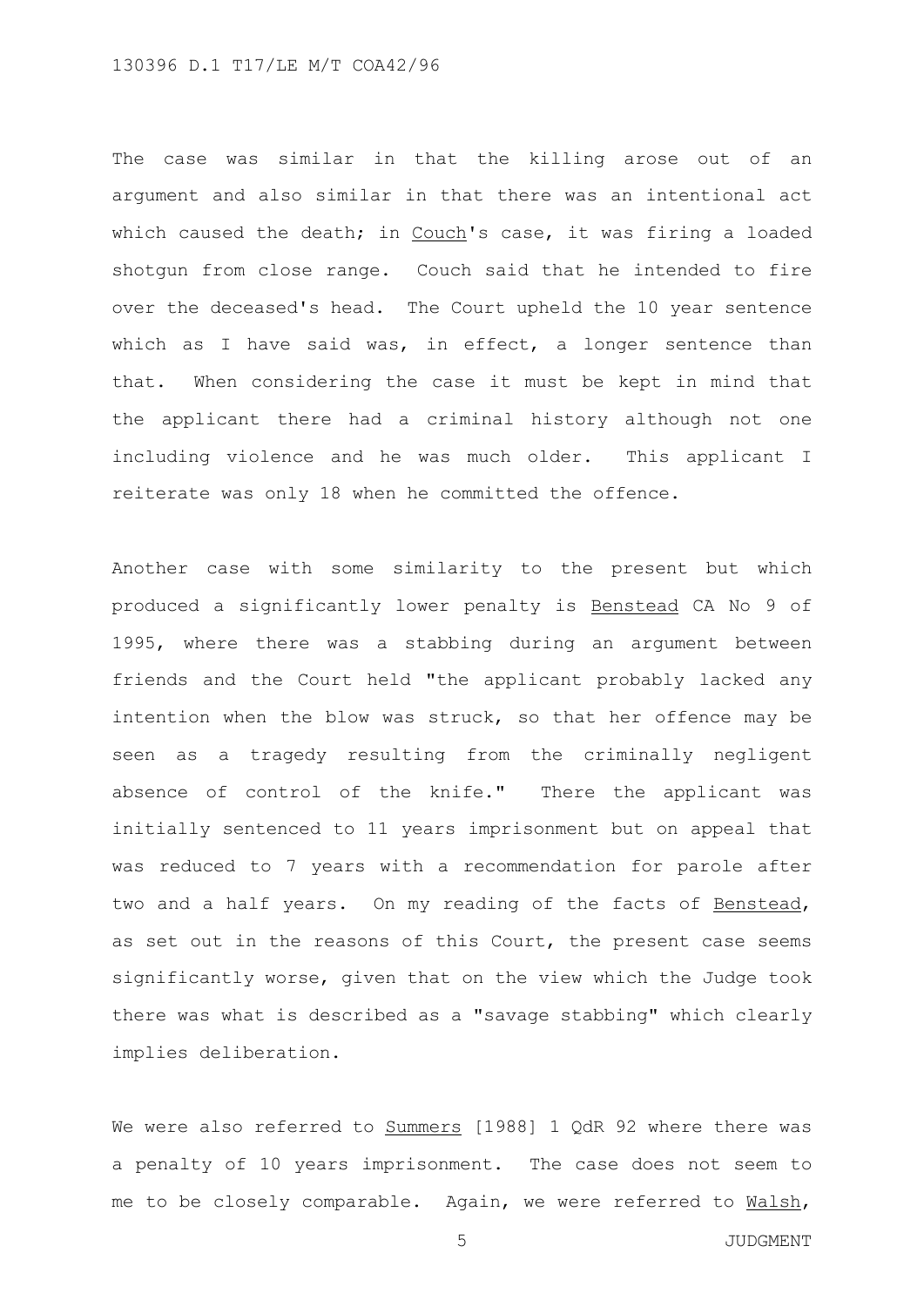CA No 85/86, a case of killing a young baby that had a similarity in that the sentence was the same, nine years, and the applicant was also a young man, although not so young as the present applicant. Nevertheless I do not find Walsh to be close enough on the facts to be of real assistance.

Mr Cuthbert has also referred to remarks which were made in the Court of Criminal Appeal in Green (1986) 2 QdR 406 at 409. I understood Mr Cuthbert's submission to be that, although Green seemed to be regarded as authority on cases of domestic violence, it in fact had a broader significance and should be regarded as authority for the view that ordinarily the sentencing range for manslaughter is five to six years. I do not understand Green to be authority for that proposition. If it were, it seems not to be consistent with the pattern of sentencing which in fact is discernible.

The submissions which Mr Cuthbert made, as I understand them, included the suggestion that His Honour was not entitled to hold, as he did, that the offence had the character which he described. To reiterate, His Honour described it as being a savage stabbing of an unarmed victim. The offence is described by two people and I have read the descriptions of it in the record. I have given an account of some aspects of those descriptions. Mr Cuthbert has pointed to the fact that there was some marijuana about. He has referred to various events which took place on the night in question. None of them seem, with respect, to be of great significance for present purposes and the present purpose is whether or not we would be justified in departing from the factual view which the Judge took, and